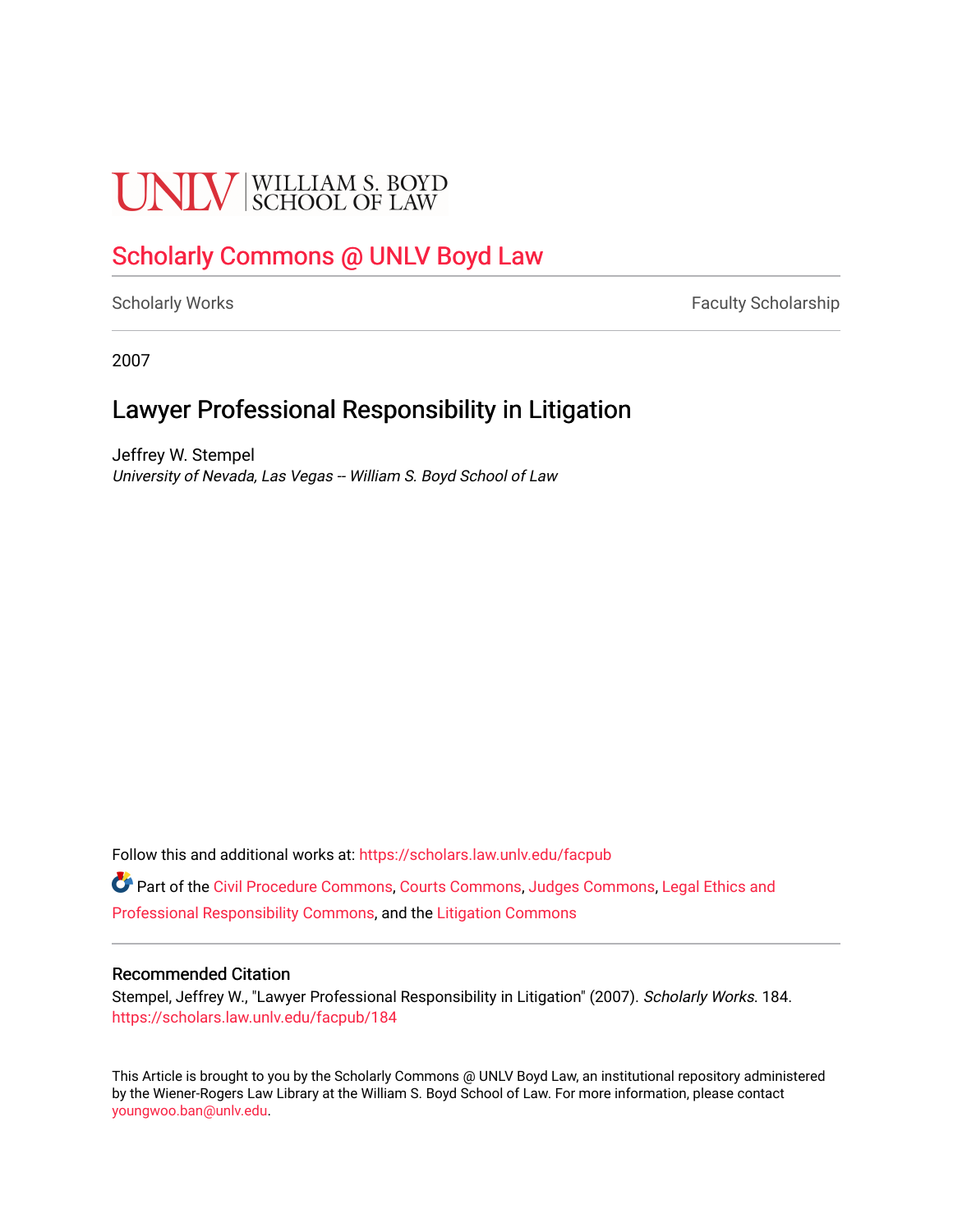# **August 2007**

# **LAWYER PROFESSIONAL RESPONSIBILITY IN LITIGATION BY PROFESSOR JEFFREY W. STEMPEL**

A perennially-vexing litigation issue concerns the limits of permissible attorney argument. More than a few lawyers have been tripped up by the occasional fuzziness of the line between aggressive advocacy and improper appeals to passion or prejudice. *See* Craig Lee Montz, *Why Lawyers Continue to Cross the Line in Closing Argument: An Examination of Federal and State Cases*, 28 Ohio N.U. L. Rev. 67 (2001-2002)(problem of violations results from lack of uniformity and clarity of ground rules as well as errors of counsel). In *Cohen v. Lioce*, 149 P.3d 916 (Nev. 2006) the Nevada Supreme Court both provided significant guidance in this area and also fired a metaphorical "warning shot" to counsel.

The implication of *Cohen v. Lioce* are particularly significant for personal injury defense counsel, who are often retained by insurers who may have an interest in pushing counsel to make arguments consistent with insurer public relations efforts to disparage lawsuits and the extent of plaintiff injuries in minor impact automobile accidents or other claims toward which insurers may take a particularly "hard line" regarding defense and settlement. Conversely, plaintiff's counsel should realize that the court's heightened interest in policing attorney conduct at trial logically limits use of appeals to juror sympathy, stereotypes about business or insurer defendants, or lawsuits as a means of wealth distribution or enhancement of social welfare. Distilled to its essence, *Cohen v. Lioce* provides cautionary warnings to trial counsel.

First, personal opinion and "vouching" for witnesses or facts is out-of-bounds, as has long been the case in Nevada and most jurisdictions (149 P.3d at 929). Second, attorney appeals for jury nullification are forbidden (149 P.3d at 928). The court adopted the *Black's Law Dictionary* definition of jury nullification as a jury's "knowing and deliberate rejection of the evidence or refusal to apply the law either because the jury wants to send a message about some social issue that is larger than the case itself or because the result dictated by law is contrary to the jury's sense of justice, morality, or fairness." *See* 149 P.3d at 928, quoting *Black's* at 875 ( $8<sup>th</sup>$  ed. 2004). Similarly, a third lesson of *Cohen v. Lioce* is that references to material outside the record and characterizing the outside world in relation to the lawsuits can create problems for counsel, but standards in this area are not entirely clear.

Fourth, so-called "golden rule" arguments are forbidden (149 P.3d at 929-930). A golden rule argument is one that asks the jurors to imagine themselves in position similar to that of the plaintiff and to decide the case according to what they would have done or wanted in response to the situation (149 P.3d at 930). Ordinarily, golden rule arguments are used by plaintiff's lawyers to ask for substantial pain-and-suffering damages or other relief by asking jurors to empathize with an injured victim. But in one of four cases consolidated for review by the court in the *Cohen v. Lioce* opinion, a defense attorney used the golden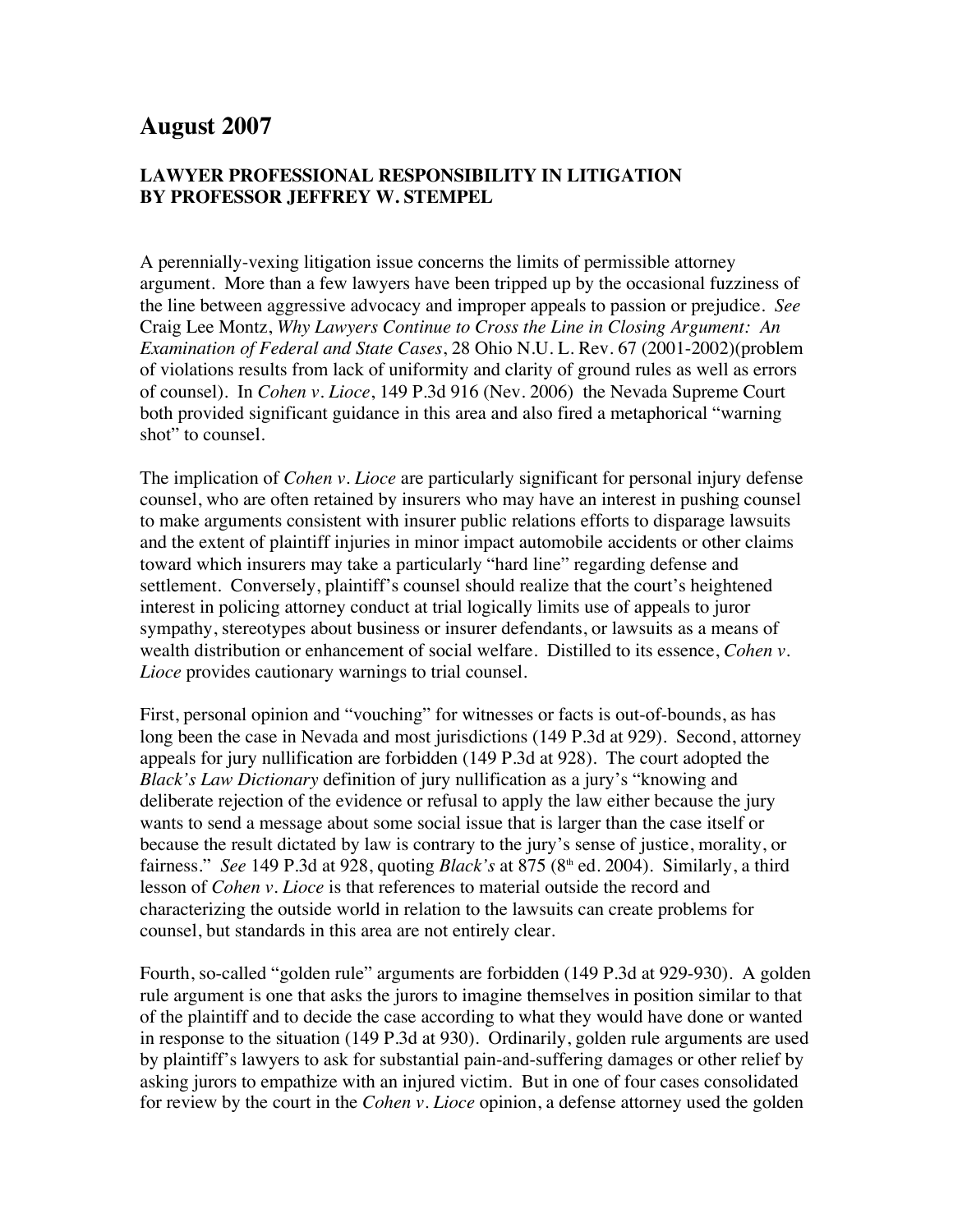rule tactic to ask jurors to put themselves in plaintiff's position and imagine themselves rejecting litigation on the ground that the incident was trivial or something for which another party could not reasonably be blamed.

Fifth, attorney misconduct during a closing may result in a new trial depending on the circumstances. Further, the presence or absence of an objection can be important. Where there is objection to closing argument, the party seeking a new trial must demonstrate "that the misconduct's harmful effect could not be removed through any sustained objection and admonishment." *See* 149 P.3d at 919. Where there is no objection, the trial court "may grant a motion for a new trial only if the misconduct amounted to plain error," meaning that in the absence of the misconduct, the verdict would have been different." *See* 149 P.3d at 919.

Sixth, trial counsel's improper closing argument may result not only in a new trial but also in disciplinary action. However, in *Cohen v. Lioce*, the court found counsel's "continued use and expansion" of "improper arguments" an indication that the misconduct was deliberate. *Id.* The court concluded that counsel's conduct in two cases "warrants monetary sanctions" and all four cases referred offending counsel to the state bar "for disciplinary proceedings." *See* 149 P.3d at 931-932.1

In four personal injury cases (*Castro v. Cabrera*, *Seasholtz v. Wheeler*, *Lang v. Knippenberg*, and *Lioce v. Cohen*), three involving "minor" impact automobile collisions and one involving a dog biting an infant under the dog owner's care, defense lawyer Phillip Emerson was extraordinarily successful in obtaining defense verdicts,<sup>2</sup> using essentially the same closing argument in all four cases. Emerson's closing emphasized his personal view that the plaintiffs' claims were frivolous and that he had a "passion" for defending such cases because of their societal implications. He also suggested that such frivolous cases were common and presented a severe economic and social problem for the nation, state, and judicial system that jurors would help solve by ruling against the instant plaintiffs. *See* 149 P.3d at 918-22 (reproducing problematic portions of argument). $3$ 

The four losing plaintiffs sought new trials, which were granted in two of the cases. Appeals followed. The asserted grounds for a new trial focused on the alleged impropriety of Emerson's closing statements. The Supreme Court agreed that "because defense counsel's closing arguments encouraged the jurors to look beyond the law and the relevant facts in deciding the cases before them . . . they amounted to misconduct." *See* 149 P.3d at 919.

# **The "New" Law of Lawyer Closing Arguments: Standards, Objections, and Review**

*Lioce v. Cohen* essentially establishes a two-track standard for reviewing claims of prejudicial attorney misconduct. If there is a timely objection to improper closing argument (or presumably to any other attorney misconduct at trial), the objecting party may use the misconduct as the basis for a new trial if it can demonstrate that the misconduct has a harmful effect that cannot be removed by the objection and court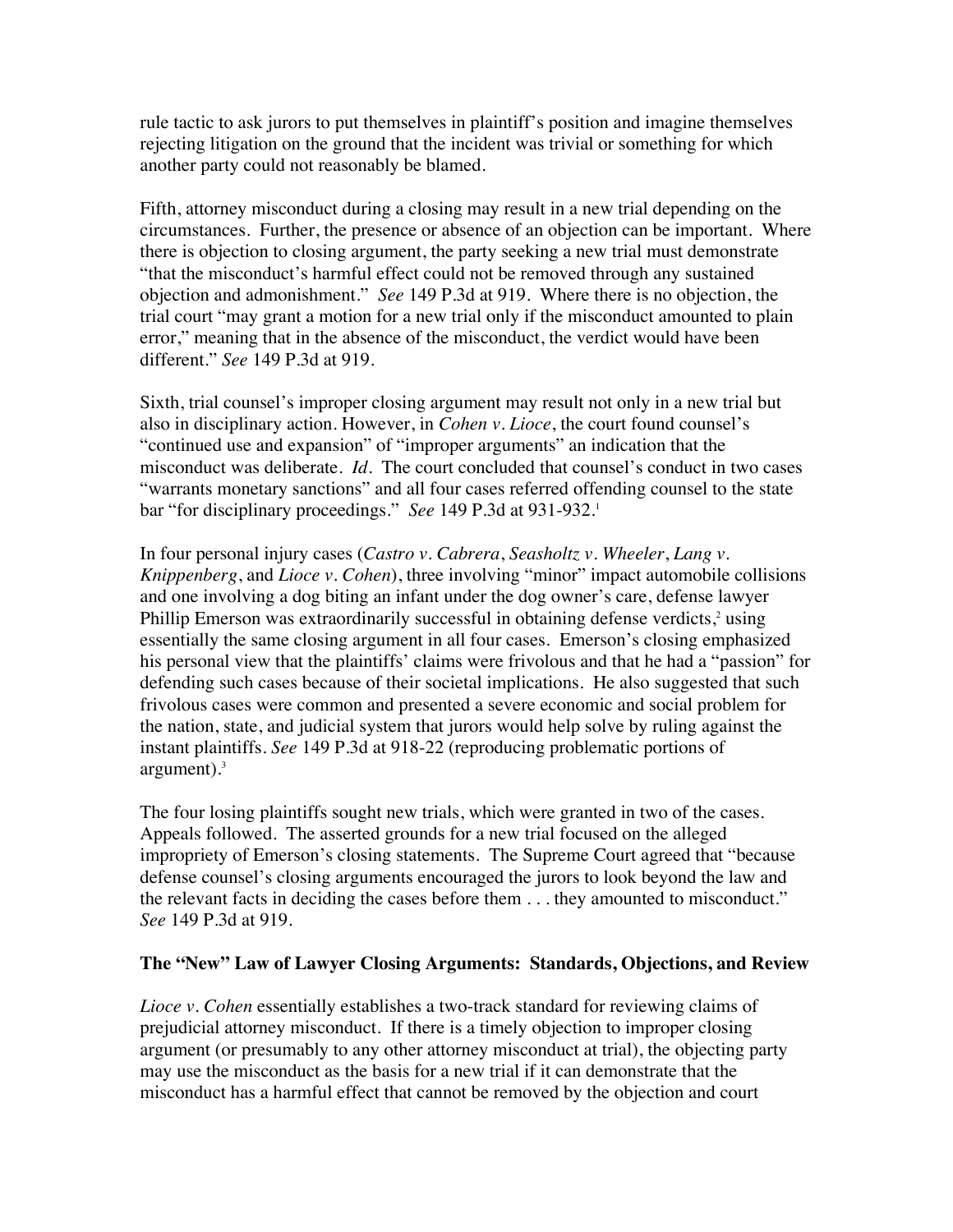remedial efforts such as an admonishment to counsel or a curative instruction. However, if there is no objection to an improper closing argument (or other misconduct of counsel), the party seeking a new trial must prove "plain error" in order to get a new trial. This means that the moving party must shoulder the burden to prove that without the misconduct, the jury's verdict would have been different. In ruling upon these types of new trial motions, district courts must make express fact findings on these points so that the Supreme Court can evaluate the grant or denial of a new trial motion according to the standards set forth in *Cohen v. Lioce*. *See* 149 P.3d at 919.4

In the case of misconduct without objection, the party seeking a new trial "bears the burden of demonstrating that the misconduct is so extreme that the objection and admonishment could not remove the misconduct's effect." When objection and admonishment are "insufficient to remove the attorney misconduct's effect, a new trial is warranted." *See* 149 P.3d at 926. In cases where objection has been made:

> the party moving for a new trial based on that purported attorney misconduct must first demonstrate that the district court erred by overruling the party's objection. If the district court concludes that it erred by overruling the objection, the district must then consider whether an admonition to the jury would likely have affected the verdict in favor of the moving party. In this, the court must evaluate the evidence and the parties' and attorneys' demeanors to determine whether a party's substantial rights were affected by the court's failure to sustain the objection and admonish the jury.

*See* 149 P.3d at 926.

Cases of persistent attorney misconduct with repeated or continuing objection present "a more complex issue."

> [W]hen the district court decides a motion for a new trial based on repeated or persistent objected-to misconduct, the district court shall factor into its analysis the notion that, by engaging in continued misconduct, the offending attorney has accepted the risk that the jury will be influenced by his misconduct. Therefore, the district court shall give great weight to the fact that single instances of improper conduct that could have been cured by objection and admonishment might not be curable when that improper conduct is repeated or persistent.

*See* 149 P.3d at 927.

*Cohen v. Lioce* does not change the longstanding general rule that failure to object to improper closing argument (or most anything else at trial) normally constitutes a waiver by the party failing to object. However, in cases of "plain error," the trial court may review the question of misconduct even absent objection. According to the Supreme Court: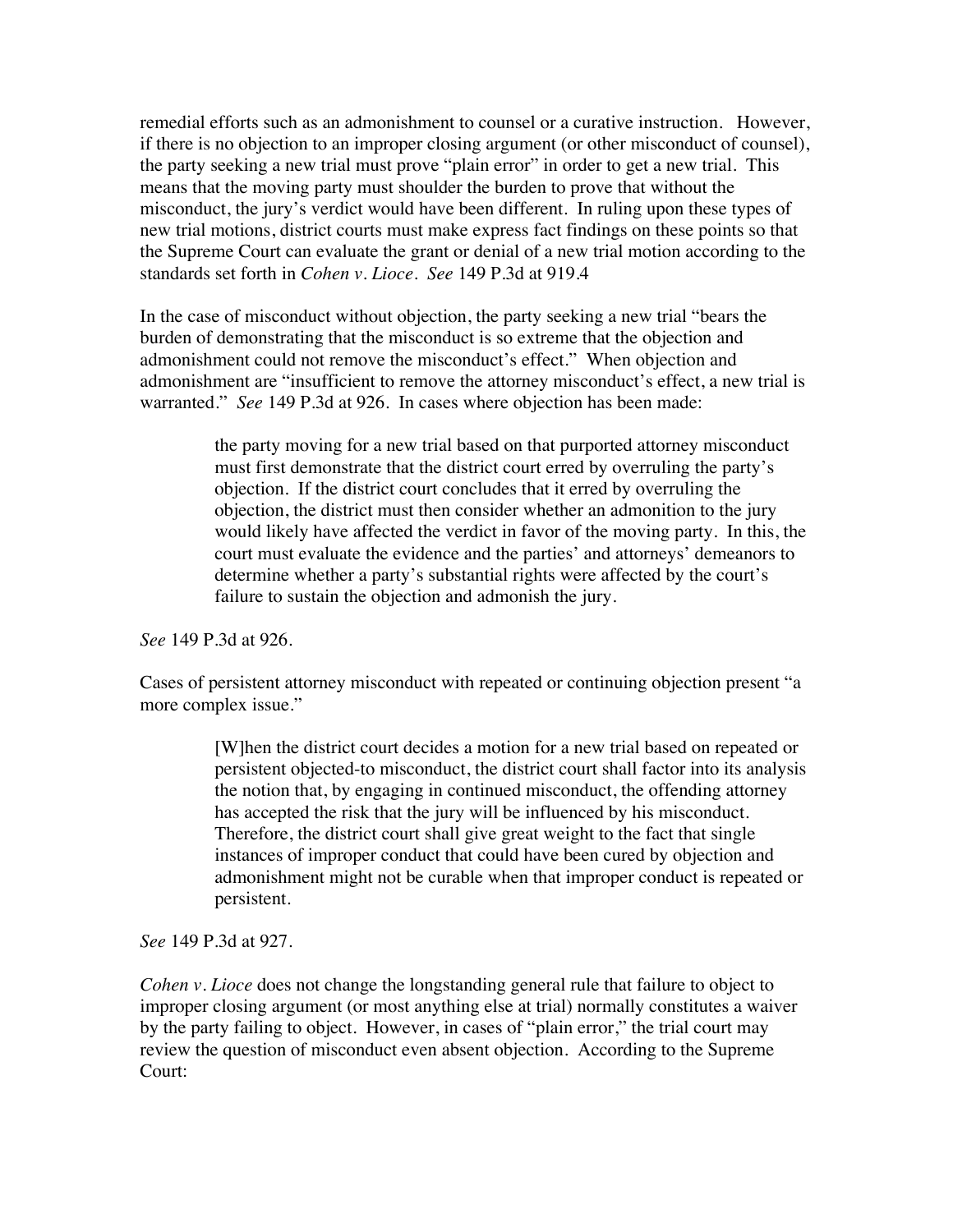[T[he proper standard for the district courts to use when deciding a motion for a new trial based on unobjected-to attorney misconduct is as follows: (1) the district court shall first conclude that the failure to object is critical and the district court must treat the attorney misconduct issue as having been waived, unless plain error exists. In deciding whether there is plain error, the district court must then determine (2) whether the complaining party met its burden of demonstrating that its case is a rare circumstance in which the attorney misconduct amounted to irreparable and fundamental error. In the context of unobjected-to attorney misconduct, irreparable and fundamental error is error that results in a substantial impairment of justice or denial of fundamental rights such that, but for the misconduct, the verdict would have been different.

*See* 149 P.3d at 927.

On review of a trial court decision regarding a new trial motion, the grant or denial of the motion is reviewed under an "abuse of discretion" standard. "Whether an attorney's comments are misconduct is a question of law [which is reviewed] de novo" but with "deference to the district court's factual findings and application of the standards to the facts." *See* 149 P.3d at 928. "When ruling on a motion for a new trial based on attorney misconduct, district courts must make express factual findings" applying the above standards. *See* 149 P.3d at 919. The Court further noted that attorney misconduct need not be intentional to require a new trial. "The relevant inquiry is what impact the misconduct had on the trial, not whether the attorney intended the misconduct." *See* 149 P.3d at 931.

## **Particular Problems to Avoid in Closing Argument**

## *Jury Nullification*

According to the court, there were several problems that qualified as impermissible summation and attorney misconduct. The court found the *Emerson* closing arguments constituted improper appeals for jury nullification because they:

> [s]uggested to the jurors that, regardless of the evidence, if the jury found in the defendants' favors, the jury could remedy the social ills of frivolous lawsuits. Essentially, Emerson asked the jury to "send a message" about frivolous lawsuits. His arguments were directed at causing the jurors to harbor disdain for the civil jury process– a defining, foundational characteristic of our legal system– and at perpetuating a misconception that most personal injury cases are unfounded and brought in bad faith by unscrupulous lawyers. These arguments are irrelevant to the cases at hand and improper in a court of law and constitute a clear attempt at jury nullification.

#### *See* 149 P.3d at 928.

The court did not develop the relevance point at length, characterizing the use of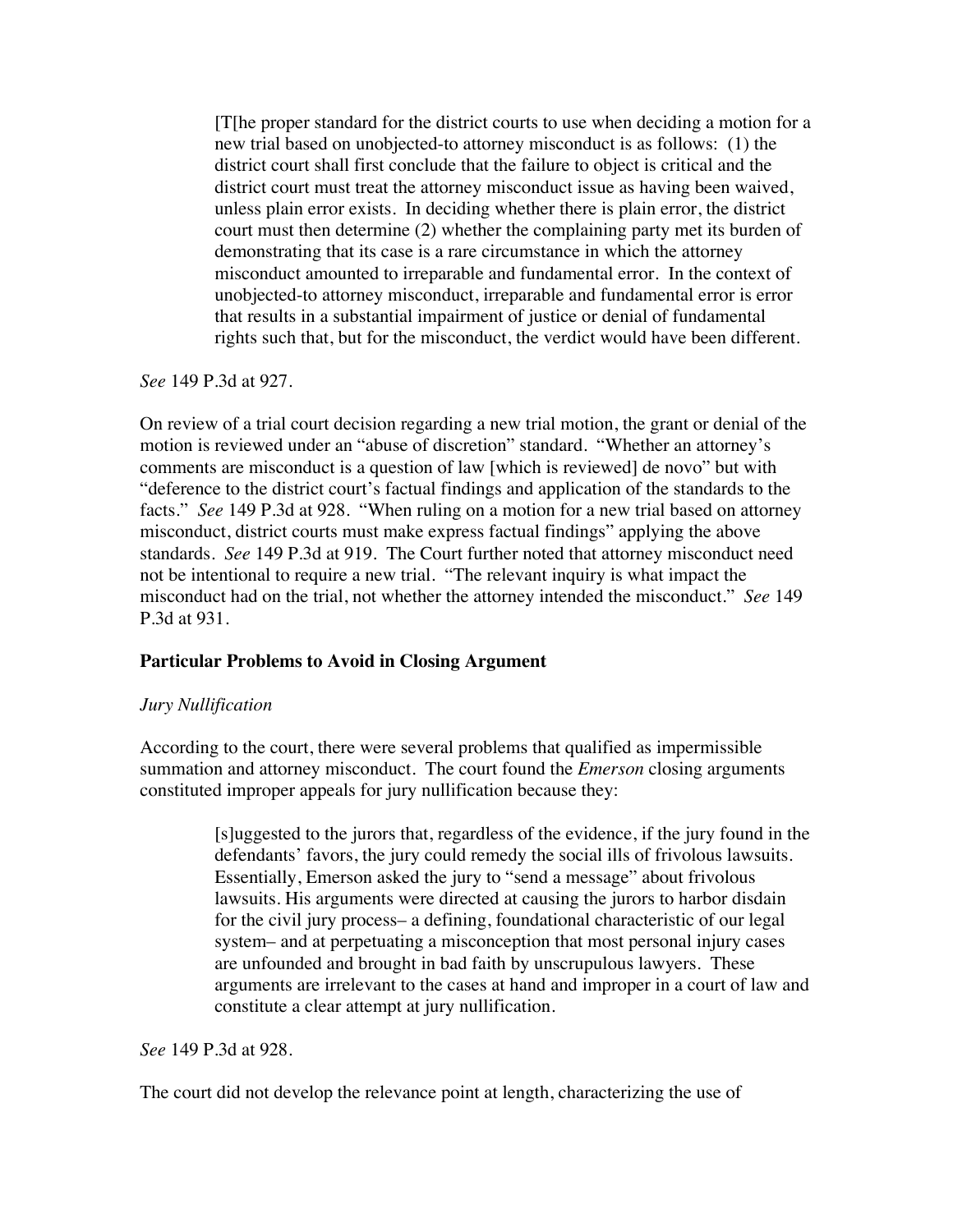references to material outside the case record (e.g, the prevalence of frivolous litigation, the volume of greedy plaintiffs, the costs to society, the rapaciousness and avarice of lawyers) as part of the jury nullification issue. However, one could re-characterize much of this problem with the Emerson closing arguments as a problem resulting from counsel's injection of extra-record material designed to prejudice the jury. One can view this impermissible reference to material outside the record as the crux of the problem with the Emerson summations. The law of limitations on this type of conduct should be more developed by Nevada courts. A dispute is supposed to be decided on the facts of record before the jury. Absent court supervision, juries are not permitted to visit accident sites or to conduct their own experiments attempting to recreate or test theories of causation and liability. Cases are decided on the merits of the particular dispute as determined by the evidence of record in court. When counsel asserts that there is a particular state of things outside the courtroom that should impact the jury's verdict, counsel is in effect urging the jury to decide the case based on the attorney's asserted extra-record facts about the outside world and society. Emerson's closing arguments can be viewed as asserting that, for the world at large, all minor impact, soft-tissue automobile injury cases were without merit and that improper-supervision-of-pets cases are simply strike suits by parents trying to cash in on a child's disfigurement. But Emerson presented no evidence that his purported state of the world was accurate. Indeed, we are all told in law school that attorney arguments are not evidence, much less admissible, persuasive evidence. Emerson was asking the jurors to reject the plaintiffs' claims on the ground that the world is full of baseless claims rather than because the particular claims before the court were without merit.

Consider if the shoe was on the other foot and a prominent plaintiff's attorney were to tell the jury during closing argument that outside the courtroom, on a regular basis, corporations were poisoning the environment or cooking the books or cheating the IRS. What if plaintiff's counsel asserted that insurance companies were united in stonewalling claimants in order to make more money, or that drug companies regularly hid adverse test results to gain FDA approval? This type of closing argument is improper because it seeks the jury's favor not on the basis of the instant litigants and the evidentiary record in the case, but instead seeks to win based on painting a picture of the outside world that may or may not be accurate and which may or may not be similar to the instant case. Just as sauce for the goose is sauce for the gander, plaintiff and defense lawyers alike should be prohibited from these kinds of prejudicial closing arguments or similar behavior at trial. Every plaintiff and each defendant is entitled to have the jury decide their dispute on the merits of the trial record, not upon a picture of the outside world painted by counsel or the media.

## *Attorney Personal Opinion*

The *Cohen v. Lioce* Court then addressed the issue of the interjection of a lawyer's personal opinion in a case, which is somewhat different from the problem of a lawyer introducing extra-record material or attempting to assert a set of facts not established at trial. Noting that Nevada Rule of Professional Responsibility 3.4(e) forbids counsel from stating personal opinions about the merits of a case, witness credibility, or culpability, the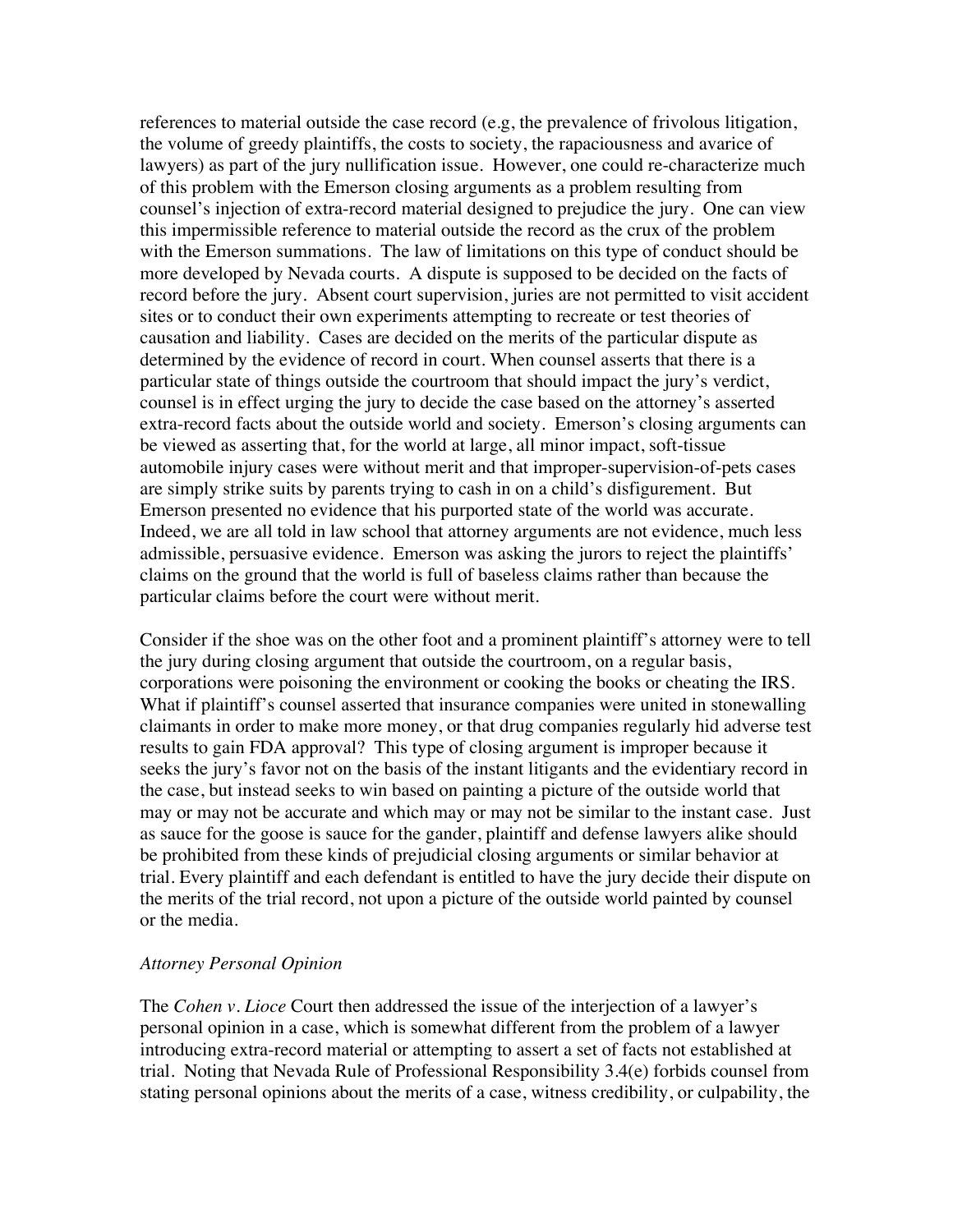court-reviewed prior case law and noted that attorney statements of personal opinion are not only improper but may "amount to prejudicial misconduct necessitating a new trial." *See* 149 P.3d at 929. Emerson's closings met this standard because of his professed personal "passion" for the cases and his assertions that he was involved in a "personal crusade to defend his clients. By representing to the jury his personal opinion that the plaintiffs' cases were worthless, Emerson not only violated his ethical duties, he also prejudiced the jury against the plaintiffs." *See* 149 P.3d at 929.

### *Golden Rule Arguments*

The court then addressed the "golden rule" objection to the Emerson summation made in *Lang v. Knippenberg*.

In *Lang*, Emerson asked the jury to consider whether, if the jurors' children were injured at a slumber party, they would merely consider that an accident or see it as an opportunity to sue. Emerson impliedly asked the jurors to consider what remedies the jurors would pursue for the accident and inferred that the jurors would not consider litigation.

 $\begin{array}{ccc} \ast & \ast & \ast \end{array}$ 

He invited the jurors to make a decision as if they and their children were involved in his hypothetical situation – a situation that somewhat paralleled the scenario of the Langs' daughter's injuries. This question indicated that the jury could make a decision based on the personal hypothetical, designed to trivialize the daughter's injuries instead of deciding the case on negligence law and the evidence that the Langs and Knippenberg presented. Thus, Emerson's comment amounted to an impermissible golden rule argument.

*See* 149 P.3d at 929-930.

**Professor Jeffrey Stempel** is a 1981 graduate of Yale Law School, where he was an editor of the Yale Law Journal and co-founder of the Yale Law and Policy Review. Before becoming a professor at Boyd School of Law he served on the faculty at Brooklyn Law School and the Florida State University College of Law. He has numerous publications to his credit, including books, treatise chapters and supplements, and law review articles. At Boyd he teaches Civil Procedure/Alternative Dispute Resolution, Evidence, Professional Responsibility and Insurance Law.

Lawyer Professional Responsibility in Litigation (footnotes)

1Justice Paraguirre, concurring and dissenting in part, disagreed with "the scope of the sanctions imposed" in two of the cases. He would have addressed the sanctions issue by seeking more information through a trial court proceeding ordering counsel to "show cause why sanctions should not be